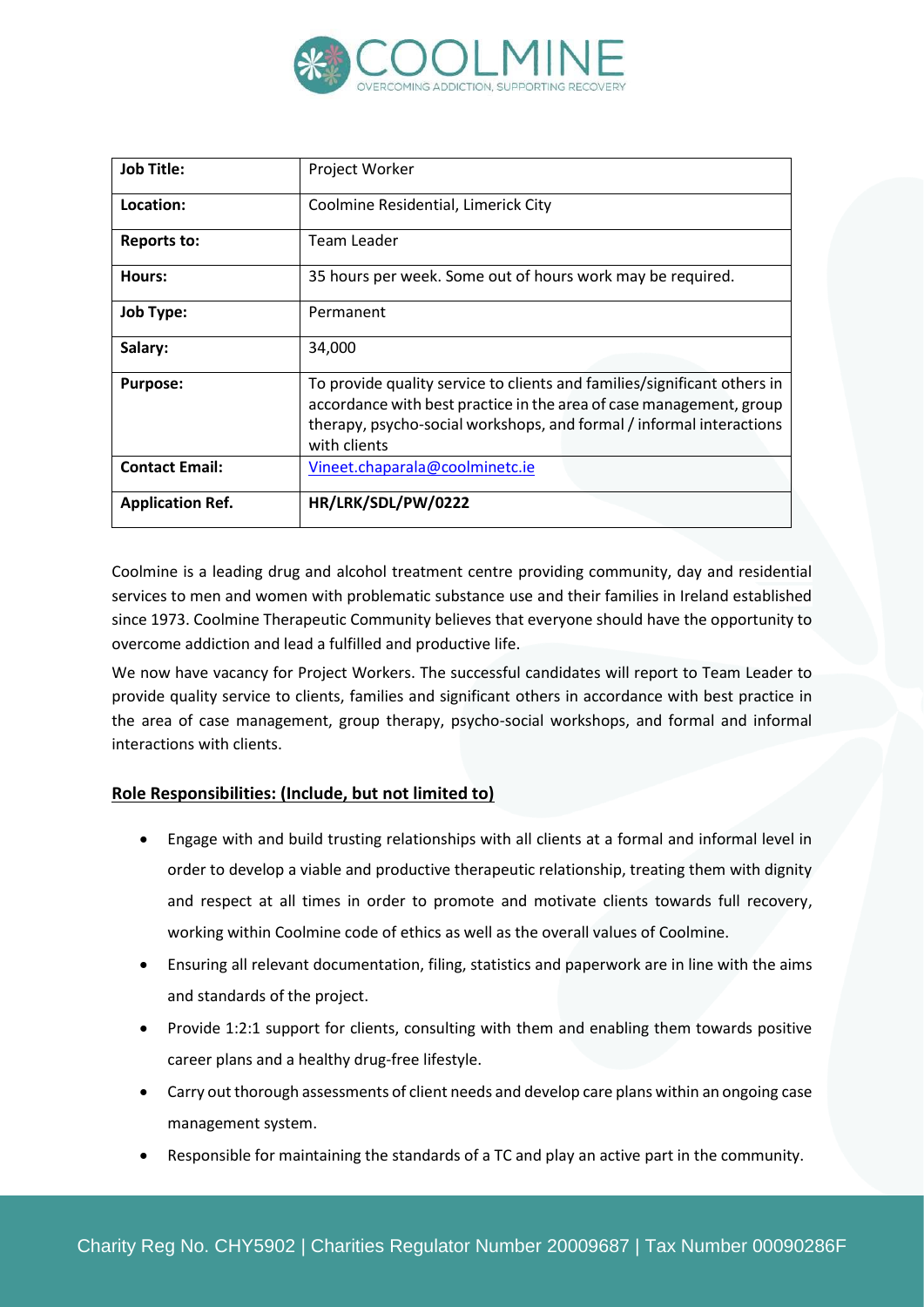

- Facilitate group therapy sessions, psycho-educational workshops, community meetings, formal and informal gatherings, and community handovers, etc, in a professional and ethical manner and in accordance with Coolmine Therapeutic Community's standard operational policies and procedures.
- Perform as a full team member supporting colleagues, participating in effective team meetings, attending supervision and client case reviews.
- Open to reasonable requests from manager in order to ensure effective working relationships.
- Comply with all Health and Safety regulations and standard operating procedures relating to fire procedures, maintenance, critical incidents, safety for staff, etc. to ensure the effective safety and well-being of all clients and staff.
- Work within the policies of Coolmine Therapeutic Community in order to ensure that a consistent delivery of service, quality standards and best practice are adhered to at all times.

#### **Person Specification**

#### **Education**

- Minimum of FETAC level 7 or equivalent in addiction studies or related field or working towards.
- Recognised diploma in counselling or addiction studies.

# **Experience**

- Two to three years' experience working within the drug and alcohol field.
- Can understand the dynamics and interface between the individual and the community.
- Familiar with various models of rehabilitation, counselling, and recovery approaches including Motivational Interviewing & Community reinforcement Approach.
- Experience of the implementation and evaluation of care planning/Case management
- Experience of group facilitation.
- Has experience and understands the importance and implications of working as part of a team.

# **Knowledge & Skills**

- Has excellent communication and listening skills.
- Enjoys working with people, is approachable, and demonstrates warm and friendly mannerisms.
- Is clear and explicit about professional and personal boundaries.
- Strong interpersonal skills
- Clear written and verbal communication skills
- High IT literacy skills.
- Competent in case management systems
- Have a "can do" attitude and a positive solution focused approach to problem solving and conflict resolution.